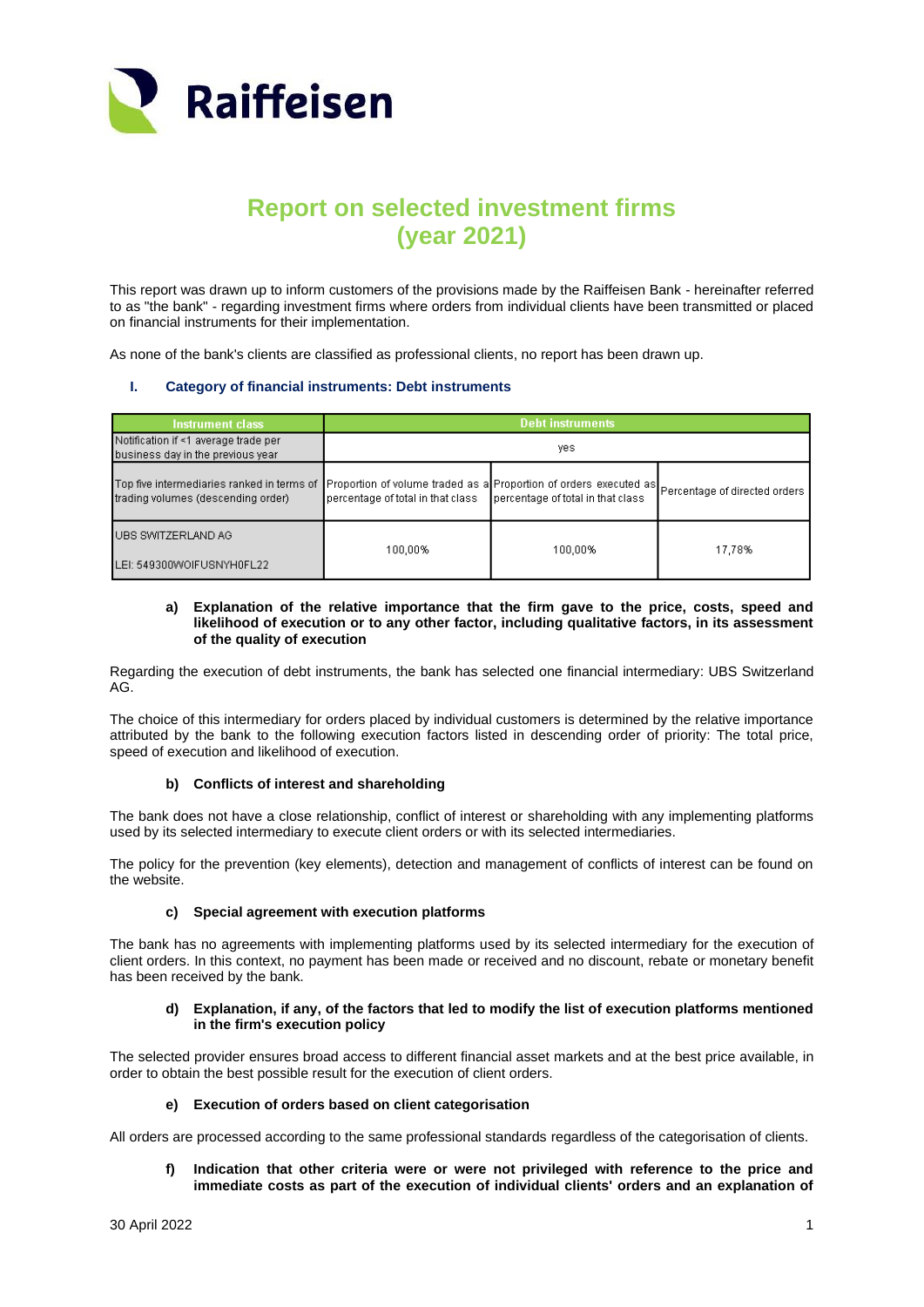## **how these other criteria were decisive to achieve the best possible result in terms of total costs for the client**

Under special circumstances, the execution of client orders could deviate from the priority execution factors listed under a). The special conditions include, among others, highly volatile, illiquid or discontinuous markets.

**g) Explanation of how the investment firm used - if any - data or tools related to the quality of execution**

Not applicable.

**h) Explanation, if applicable, of how the investment firm used elements from a consolidated tape provider (CTP) in accordance with Article 65 of Directive 2014/65/EU**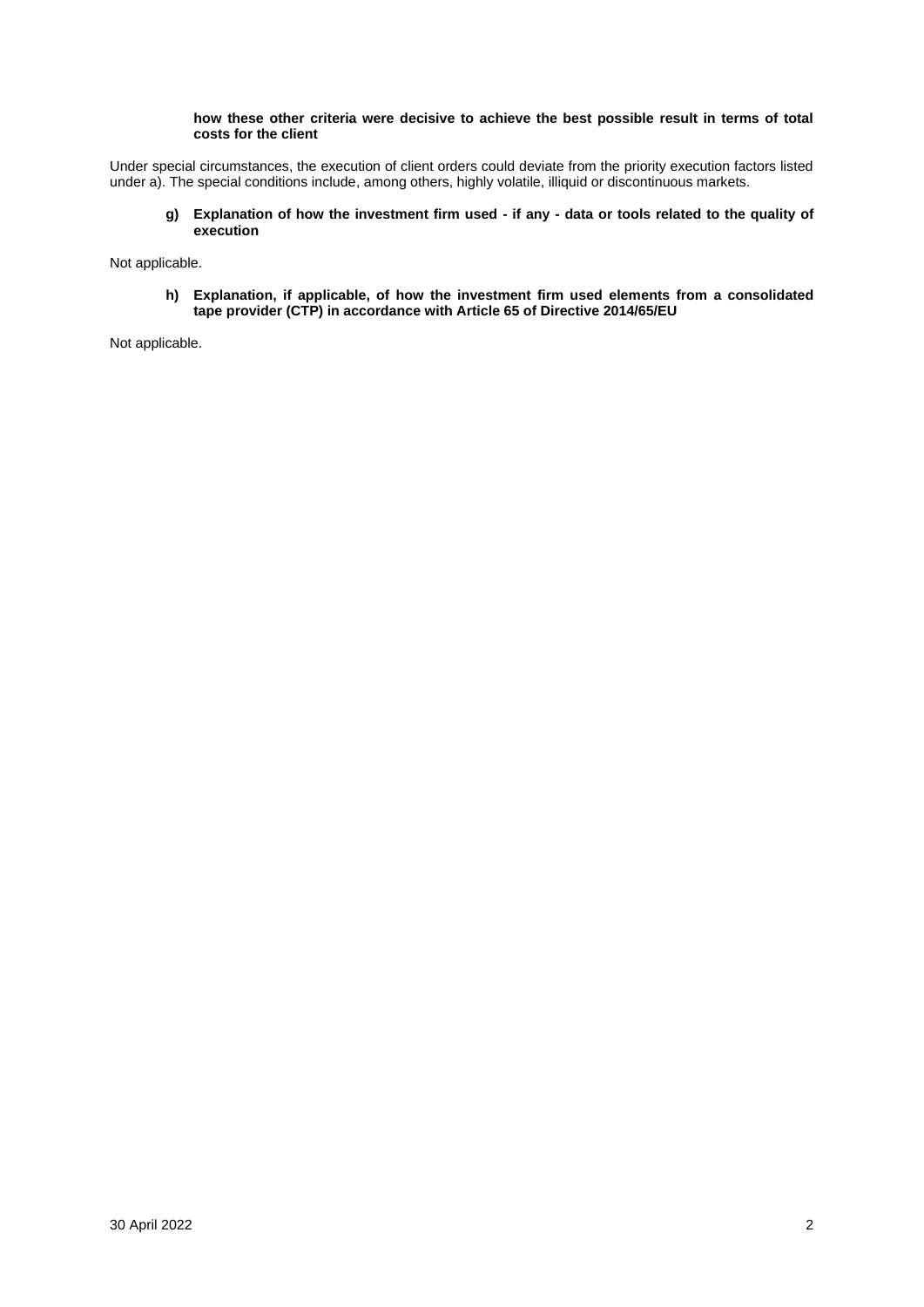# **II. Category of financial instruments: Shares and similar instruments**

| <b>Instrument class</b>                                                                                                                                                          | Shares and similar instruments - Shares and depositary receipts |                                   |       |
|----------------------------------------------------------------------------------------------------------------------------------------------------------------------------------|-----------------------------------------------------------------|-----------------------------------|-------|
| Notification if <1 average trade per<br>business day in the previous year                                                                                                        |                                                                 |                                   |       |
| Top five intermediaries ranked in terms of Proportion of volume traded as a Proportion of orders executed as Percentage of directed orders<br>trading volumes (descending order) | percentage of total in that class                               | percentage of total in that class |       |
| IUBS SWITZERLAND AG.<br>LEI: 549300WOIFUSNYH0FL22                                                                                                                                | 100.00%                                                         | 100.00%                           | 0.76% |

#### **a) Explanation of the relative importance that the firm gave to the price, costs, speed and likelihood of execution or to any other factor, including qualitative factors, in its assessment of the quality of execution**

Regarding the execution of shares and similar instruments, the bank has selected one financial intermediary: UBS Switzerland AG

The choice of this intermediary for orders placed by individual customers is determined by the relative importance attributed by the bank to the following execution factors listed in descending order of priority: The total price, speed of execution and likelihood of execution.

## **b) Conflicts of interest and shareholding**

The bank does not have a close relationship, conflict of interest or shareholding with any implementing platforms used by its selected intermediary to execute client orders or with its selected intermediary.

The policy for the prevention (key elements), detection and management of conflicts of interest can be found on the website.

## **c) Special agreement with execution platforms**

The bank has no agreements with implementing platforms used by its selected intermediary for the execution of client orders. In this context, no payment has been made or received and no discount, rebate or monetary benefit has been received by the bank.

#### **d) Explanation, if any, of the factors that led to modify the list of execution platforms mentioned in the firm's execution policy**

The selected provider ensures broad access to different financial asset markets and at the best price available, in order to obtain the best possible result for the execution of client orders.

## **e) Execution of orders based on client categorisation**

All orders are processed according to the same professional standards regardless of the categorisation of clients.

**f) Indication that other criteria were or were not privileged with reference to the price and immediate costs as part of the execution of individual clients' orders and an explanation of how these other criteria were decisive to achieve the best possible result in terms of total costs for the client**

Under special circumstances, the execution of client orders could deviate from the priority execution factors listed under a). The special conditions include, among others, highly volatile, illiquid or discontinuous markets.

**g) Explanation of how the investment firm used - if any - data or tools related to the quality of execution**

Not applicable.

**h) Explanation, if applicable, of how the investment firm used elements from a consolidated tape provider (CTP) in accordance with Article 65 of Directive 2014/65/EU**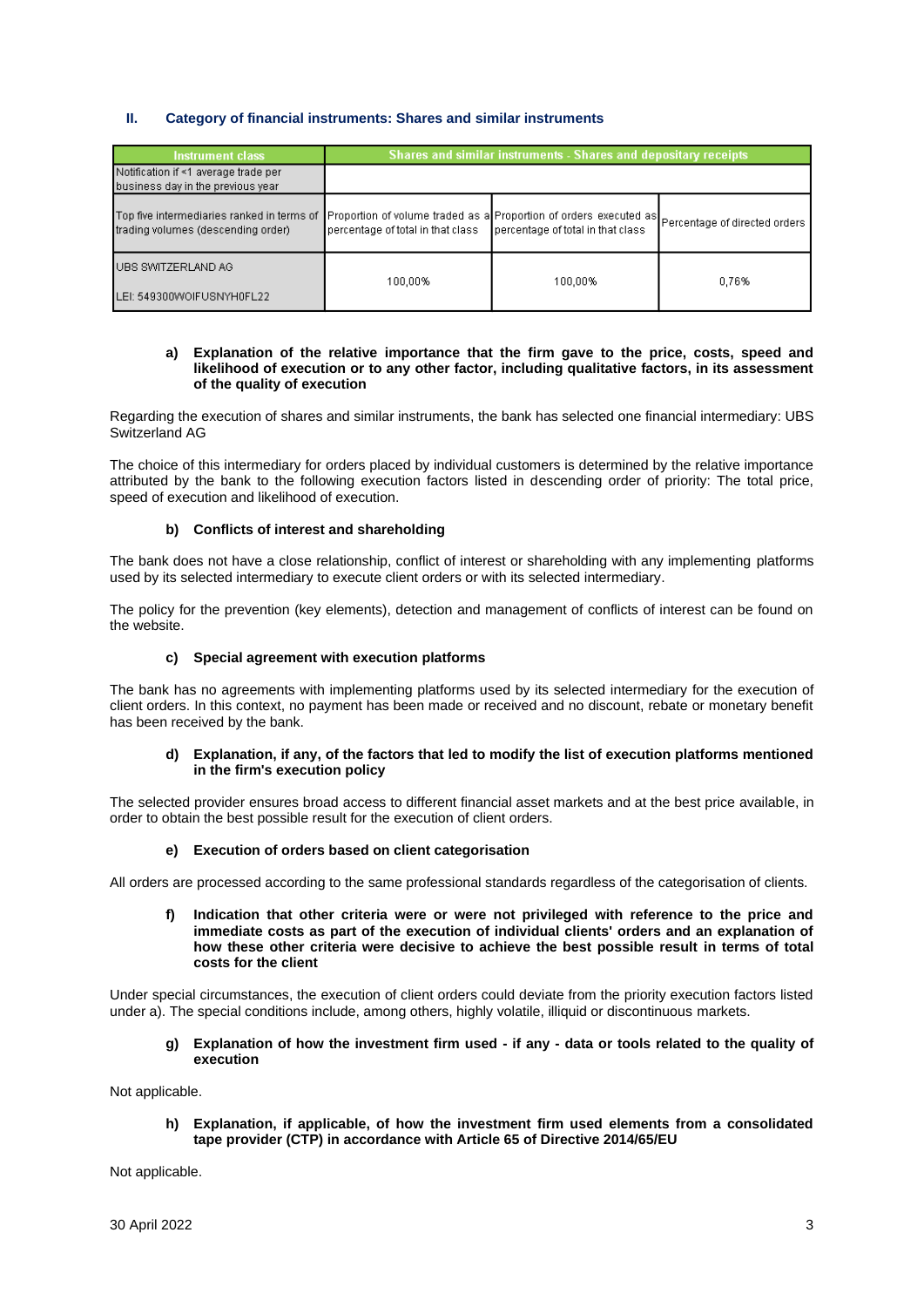# **III. Category of financial instruments: Exchange Traded Funds**

| <b>Instrument class</b>                                                                                                                                                          | <b>Exchange Traded Funds (ETFs)</b> |                                   |       |
|----------------------------------------------------------------------------------------------------------------------------------------------------------------------------------|-------------------------------------|-----------------------------------|-------|
| Notification if <1 average trade per<br>business day in the previous year                                                                                                        |                                     |                                   |       |
| Top five intermediaries ranked in terms of Proportion of volume traded as a Proportion of orders executed as Percentage of directed orders<br>trading volumes (descending order) | percentage of total in that class   | percentage of total in that class |       |
| UBS SWITZERLAND AG<br>LEI: 549300WOIFUSNYH0FL22                                                                                                                                  | 100,00%                             | 100,00%                           | 1,68% |

#### **i) Explanation of the relative importance that the firm gave to the price, costs, speed and likelihood of execution or to any other factor, including qualitative factors, in its assessment of the quality of execution**

Regarding the execution of Exchange Traded Funds, the bank has selected one financial intermediary: UBS Switzerland AG

The choice of this intermediary for orders placed by individual customers is determined by the relative importance attributed by the bank to the following execution factors listed in descending order of priority: The total price, speed of execution and likelihood of execution.

## **j) Conflicts of interest and shareholding**

The bank does not have a close relationship, conflict of interest or shareholding with any implementing platforms used by its selected intermediary to execute client orders or with its selected intermediary.

The policy for the prevention (key elements), detection and management of conflicts of interest can be found on the website.

## **k) Special agreement with execution platforms**

The bank has no agreements with implementing platforms used by its selected intermediary for the execution of client orders. In this context, no payment has been made or received and no discount, rebate or monetary benefit has been received by the bank.

## **l) Explanation, if any, of the factors that led to modify the list of execution platforms mentioned in the firm's execution policy**

The selected provider ensures broad access to different financial asset markets and at the best price available, in order to obtain the best possible result for the execution of client orders.

## **m) Execution of orders based on client categorisation**

All orders are processed according to the same professional standards regardless of the categorisation of clients.

**n) Indication that other criteria were or were not privileged with reference to the price and immediate costs as part of the execution of individual clients' orders and an explanation of how these other criteria were decisive to achieve the best possible result in terms of total costs for the client**

Under special circumstances, the execution of client orders could deviate from the priority execution factors listed under a). The special conditions include, among others, highly volatile, illiquid or discontinuous markets.

#### **o) Explanation of how the investment firm used - if any - data or tools related to the quality of execution**

Not applicable.

**p) Explanation, if applicable, of how the investment firm used elements from a consolidated tape provider (CTP) in accordance with Article 65 of Directive 2014/65/EU**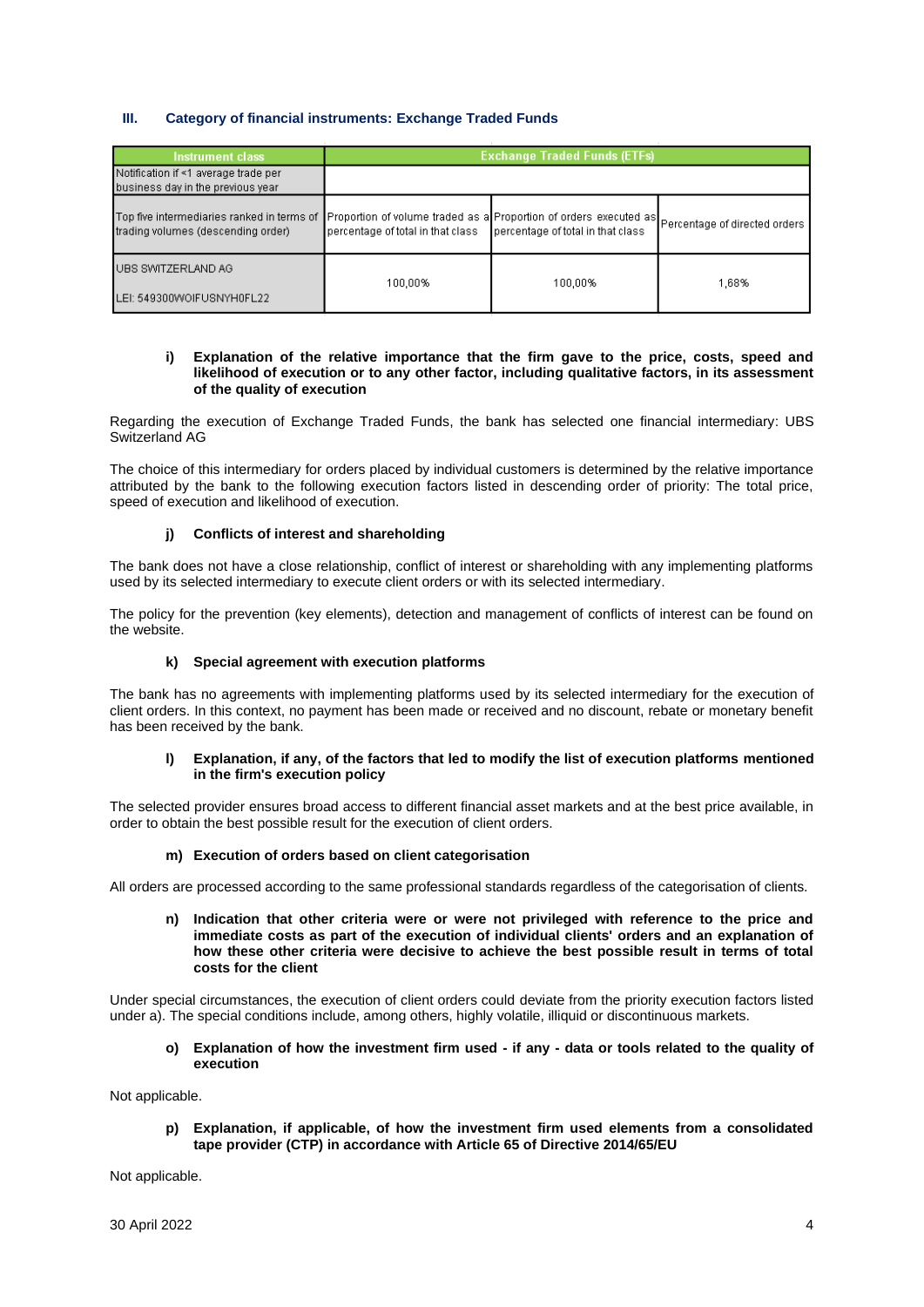# **IV. Category of financial instruments: Securitised derivatives and structured financial instruments**

| <b>Instrument class</b>                                                          | <b>Structured financial Instruments</b> |                                                                                                                                      |       |
|----------------------------------------------------------------------------------|-----------------------------------------|--------------------------------------------------------------------------------------------------------------------------------------|-------|
| Notification if <1 average trade per<br>business day in the previous year        |                                         |                                                                                                                                      |       |
| Top five intermediaries ranked in terms of<br>trading volumes (descending order) | percentage of total in that class       | Proportion of volume traded as a Proportion of orders executed as Percentage of directed orders<br>percentage of total in that class |       |
| UBS SWITZERLAND AG                                                               | 2.97%                                   | 7.34%                                                                                                                                | 0.80% |
| LEI: 549300WOIFUSNYH0FL22                                                        |                                         |                                                                                                                                      |       |
| BANK VONTOBEL EUROPE AG                                                          | 97.03%                                  | 92.66%                                                                                                                               | 0.06% |
| LEI: 529900KKJ9XOK6WO4426                                                        |                                         |                                                                                                                                      |       |

| <b>Instrument class</b>                                                          | Securitised derivatives (warrants and derivatives from certificates) |                                                                                                                                      |          |
|----------------------------------------------------------------------------------|----------------------------------------------------------------------|--------------------------------------------------------------------------------------------------------------------------------------|----------|
| Notification if <1 average trade per<br>business day in the previous year        | yes.                                                                 |                                                                                                                                      |          |
| Top five intermediaries ranked in terms of<br>trading volumes (descending order) | percentage of total in that class                                    | Proportion of volume traded as a Proportion of orders executed as Percentage of directed orders<br>percentage of total in that class |          |
| UBS SWITZERLAND AG                                                               | 5.08%                                                                | 70,00%                                                                                                                               | $0.00\%$ |
| LEI: 549300WOIFUSNYH0FL22                                                        |                                                                      |                                                                                                                                      |          |
| BANK VONTOBEL EUROPE AG                                                          | 94.92%                                                               | 30,00%                                                                                                                               | 0.00%    |
| LEI: 529900KKJ9XOK6WO4426                                                        |                                                                      |                                                                                                                                      |          |

## **a) Explanation of the relative importance that the firm gave to the price, costs, speed and likelihood of execution or to any other factor, including qualitative factors, in its assessment of the quality of execution**

With respect to structured products, warrants and certificates issued by the partner entity of the bank, that is to say, "Bank Vontobel Europe AG", the bank prefers to send orders directly to the selected Systematic Internaliser ("Bank Vontobel Europe AG") for cost related reasons (price and commission), it being understood that the speed and likelihood of execution are the same as if the order was transmitted to another financial intermediary for execution on a trading platform.

With respect to structured products, warrants and certificates that are not issued by the bank's partner entity, the bank has selected a financial intermediary: UBS Switzerland AG The choice of this intermediary for orders placed by individual customers is determined by the relative importance attributed by the bank to the following execution factors listed in descending order of priority: The total price, speed of execution and likelihood of execution.

# **b) Conflicts of interest and shareholding**

The policy for the prevention (key elements), detection and management of conflicts of interest can be found on the website.

With respect to structured products, warrants and certificates issued by "Bank Vontobel Europe AG" or not, the bank does not have a close relationship, conflict of interest or participation with its selected intermediary or intermediaries, or with the execution platforms used by its selected intermediary or intermediaries to execute client orders or with its selected intermediary or intermediaries.

# **c) Special agreement with execution platforms**

With respect to structured products, warrants and certificates issued by "Bank Vontobel Europe AG," the bank entered into a cooperation agreement with "Bank Vontobel Europe AG" for the payment of a commission to the bank as part of the acquisition and brokerage of products issued by "Bank Vontobel Europe AG".

With respect to structured products, warrants and certificates that are not issued by "Bank Vontobel Europe AG", the bank has not entered into any agreement with the execution platforms used by its selected intermediary. In this context, no payment has been made or received and no discount, rebate or monetary benefit has been received by the bank.